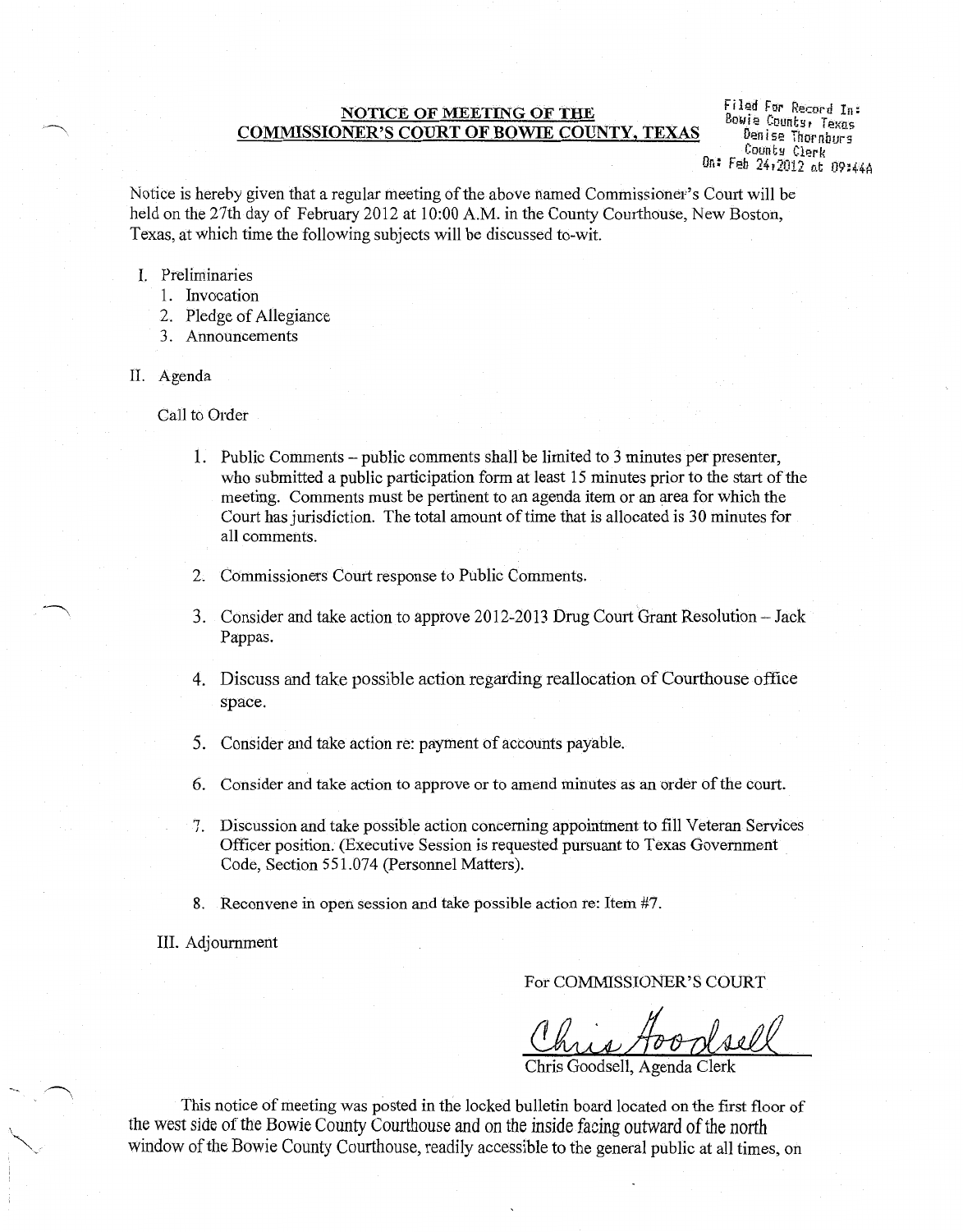## COMMISSIONER'S COURT MINUTES FEBRUARY 27,2012

BE IT REMEMBERED, that on this 27<sup>th</sup> day of February, 2012, the HONORABLE COMMISSIONER'S COURT of Bowie County, Texas met in REGULAR SESSION at the Courthouse of said County in New Boston, Texas after due notice had been posted on the 24<sup>th</sup> day of February, 2012 with the HONORABLE JUDGE STERLING LACY present and presiding with the following Commissioners being present.

| Jack Stone      | <b>Commissioner Pct. #1</b> |
|-----------------|-----------------------------|
| John Addington  | <b>Commissioner Pct. #2</b> |
| Kelly Blackburn | <b>Commissioner Pct. #3</b> |
| Pat McCoy       | <b>Commissioner Pct. #4</b> |

Also in attendance were the following County Officials: Auditor William Tye, County Clerk Denise Thornburg, County Legal Advisor Carol Dalby and the following staff members also present on the dais: Administrative Assistant Rachael Cherry and Purchasing Agent Chris Goodsell.

### **PRELIMINARIES**

In accordance with the Bowie County official policy on meeting invocations, County Judge Sterling Lacy read the following statement.

Any invocation that may be offered before the official start of the meeting of the Court shall be the voluntary offering of a private citizen, *to* and for the benefit of the Court. The views or beliefs expressed by the invocation speaker have not been previously reviewed or approved by the Court and do not necessarily represent the religious beliefs or views of the Court in part or as a whole. No member of the community is required to attend or participate in the Invocation and such decision will have no impact on their right to actively participate in the business of the Court.

### INVOCATION

Charles Vanderburg

PLEDGE

Pledge of Allegiance to the United State of America

### ANNOUNCEMENTS

None

#### REGULAR AGENDA ITEMS

Court convened at 10:05 A.M. when the following ORDER, JUDGMENTS AND DECREE were had and ORDERED spread upon the minutes of the Court to-wit.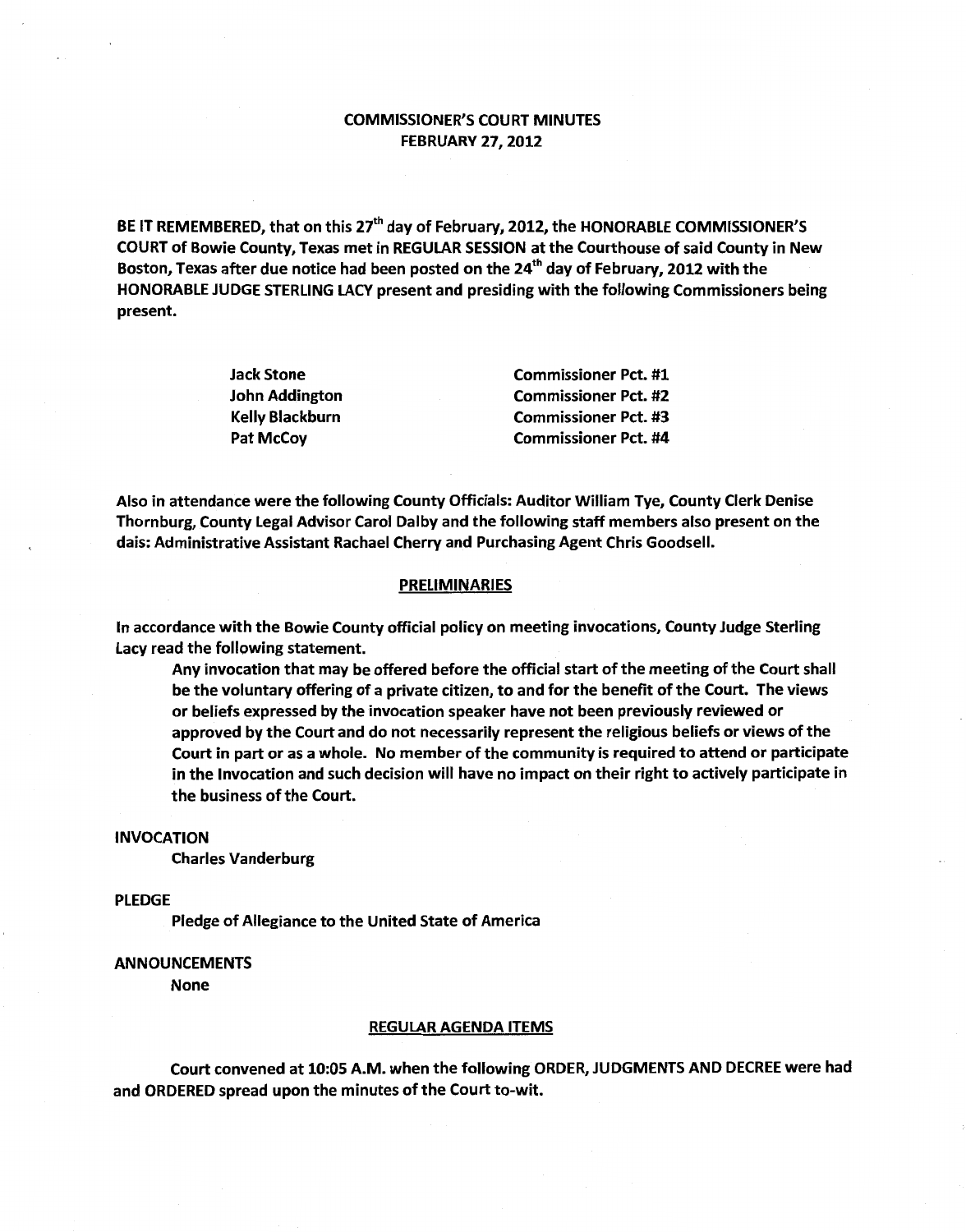#### Item 1: Public Comments

Linda Araiza spoke to the Court regarding Lost Tax Fare Funds (Bruce Crouch) Tom Owens spoke to the Court regarding Taxpayer Funds (Crouch Roofing-Bi-State} Johnny Gentry spoke to Court regarding Veteran's Service Officer (Ken Kunkel) Samuel M. Cross spoke to Court regarding Veteran's Service Officer (Ken Kunkel) Gary Short submitted request to speak but was called out of Court and had to leave.

## Item 2: Commissioner's Court Responses to Public Comments

Commissioner Pat McCoy asked how many Veterans were in audience and Judge Sterling Lacy asked County Legal Advisor Carol Dalby about bonding and insurance on companies that do work for the County.

- Item 3: On this 27<sup>th</sup> day of February, 2012, a motion was made by Judge Sterling Lacy and duly second by Commissioner John Addington to approve the 2012-2013 Drug Court Grant Resolution (\$303,000) as presented by Jack Pappas. Motion was put to a vote and all voted aye and none opposed. Motion carried.
- Item 4: On this 27<sup>th</sup> day of February, 2012, a motion was made by Commissioner Pat McCoy and duly second by Commissioner Jack Stone to table and bring back to the next meeting in regards to the reallocation of Courthouse office space. Motion was put to a vote and all voted aye and none opposed. Motion carried.
- Item 5: On this 27<sup>th</sup> day of February, 2012, a motion was made by Commissioner Pat McCoy and duly second by Commissioner Kelly Blackburn to pay accounts payable. Motion was put to a vote and all voted aye and none opposed. Motion carried.
- Item 6: On this  $27<sup>th</sup>$  day of February, 2012, a motion was made by Commissioner Jack Stone and duly second by Commissioner John Addington to approve the February 13, 2012 minutes as an Order of the Court. Motion was put to a vote and all voted aye and none opposed. Motion carried.

Court recessed at 10:42 A.M.

Item 7: Discussion and take possible action concerning appointment to fill Veteran Service's Officer position. (Executive Session is requested pursuant to Texas Government Code, Section 551.074 {Personnel Matters).

Court reconvened in open session at 11:36 A.M.

Item 8: On this 27<sup>th</sup> day of February, 2012 a motion was made by Commissioner Pat McCoy and duly second by Commissioner Jack Stone to appoint Ken Kunkel as the new Veteran Service's Officer. Motion was put to a vote and all voted aye and none opposed.

Motion carried.